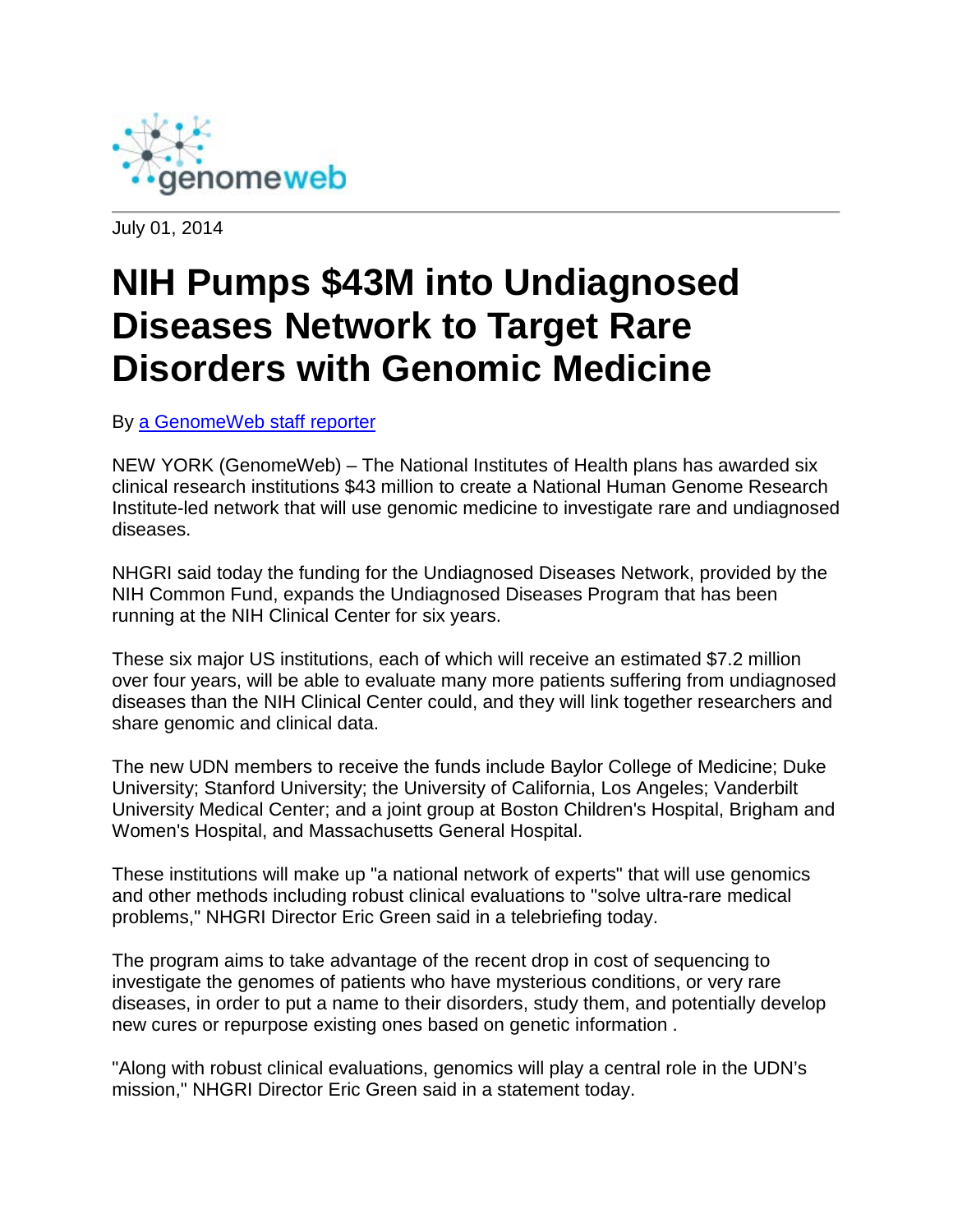"Often, patients have a lot of physical complaints and no objective diagnoses. Our goal is to use the latest tools to make a diagnosis that spans the clinical, pathological and biochemical spectrum to uncover the basic genetic defect," William Gahl, NHGRI's clinical director, director of the UDP, and co-director of the UDN working group, said in a statement.

During the telebriefing, Green added that "the first diseases to yield to the power of genomics have been rare diseases, usually those caused by a mutation in a single gene," Green said in a telebriefing today. "When I say 'yield', I mean that researchers have been able to identify individual gene mutations that cause diseases. Those discoveries have, in some instances, led to new therapeutic approaches."

Researchers so far have discovered the genomic bases for 5,000 rare disorders, Green said, but the research community is "still in the hunt" for an additional 2,000 to 3,000 Mendelian disorders. This research network will focus on the "rarest of disorders," he said, noting that these diseases may affect fewer than 50 people in the world, and may have never before been discovered or diagnosed.

Once patients are admitted to a UDN center, they will undergo a week-long clinical assessment that may include genome or exome sequencing, other medical tests, and consultations with specialists.

"The team also will evaluate the impact of genetic counseling and genomic test results on patients and families to develop best practices for conveying this information," UCLA said in a statement.

This expansion to create the clinical arm of the UDP will draw upon the expertise of a range of clinical research groups, and will create new opportunities for collaborations among clinical investigators. The physicians involved in the UDN will gather and share clinical and lab data, including genomic information, clinical observations, and information about environmental exposures.

Since the UDPD launched six years ago it has enrolled roughly 600 children and adults at the NIH Clinical Center, where a multidisciplinary team has diagnosed around 100 patients, discovered two previously unknown diseases, and identified 15 genes that were not previously associated with any other human disease, NHGRI said.

Much of the network's data sharing will be handled by Harvard Medical School, which is serving as the UDN Coordinating Center, and these data will be stored in multiple public repositories, NHGRI said.

"We selected all of these sites to have broad general expertise. All of these sites will be able to see patients within any clinical specialty," added Anastasia Wise, program director for NHGRI's Division of Genomics Medicine.